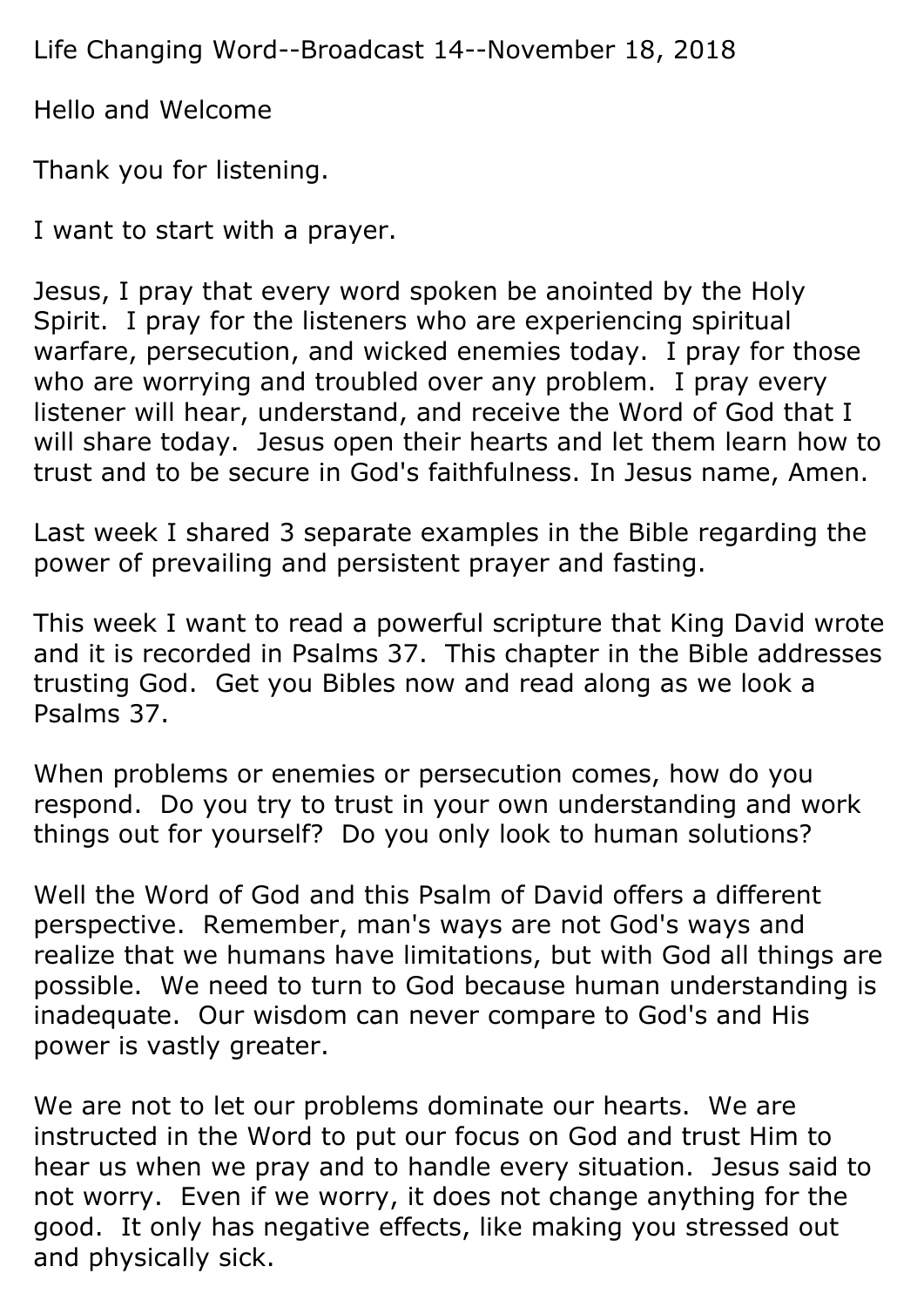Stay cool! Fretting only creates friction and overheats the bearings, it does not produce any steam.

In other words, you are just spinning your wheels. A lot of energy is being applied, but you are getting no profitable results.

Think of the axles of a train. If they get overheated, it is only a barrier to the advancement of the train. The axles work more efficiently when they stay cool. So do we.

Now read along with me Psalms 37.

Psa 37:1 Fret not thyself because of evildoers, neither be thou envious against the workers of iniquity.

Psa 37:2 For they shall soon be cut down like the grass, and wither as the green herb.

Psa 37:3 Trust in the LORD, and do good; *so* shall thou dwell in the land, and verily thou shall be fed.

Psa 37:4 Delight thyself also in the LORD; and he shall give thee the desires of the heart.

Psa 37:5 Commit thy way unto the LORD; trust also in him; and he shall bring *it* to pass.

Psa 37:6 And he shall bring forth thy righteousness as the light, and thy judgment as the noonday.

Psa 37:7 Rest in the LORD, and wait patiently for him: fret not thyself because of him who prospers in his way, because of the man who brings wicked devices to pass.

Psa 37:8 Cease from anger, and forsake wrath: fret not thyself in any way to do evil.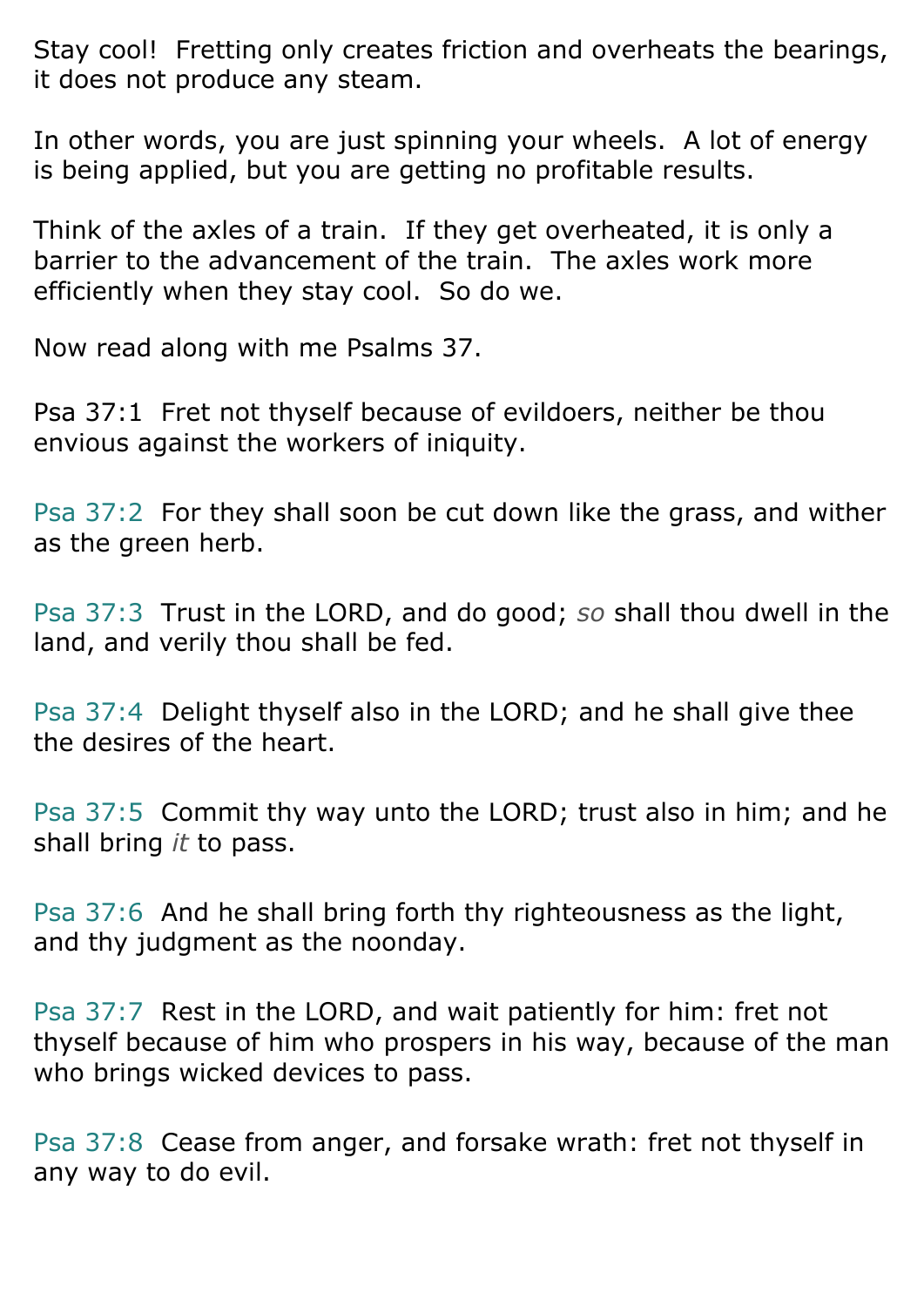Psa 37:9 For evildoers shall be cut off: but those that wait upon the LORD, they shall inherit the earth.

Psa 37:10 For yet a little while, and the wicked *shall* not *be:* yea, thou shall diligently consider his place, and it *shall* not *be.*

Psa 37:11 But the meek shall inherit the earth; and shall delight themselves in the abundance of peace.

Psa 37:12 The wicked plots against the just, and grinds upon him with his teeth.

Psa 37:13 The Lord shall laugh at him: for he sees that his day is coming.

Psa 37:14 The wicked have drawn out the sword, and have bent their bow, to cast down the poor and needy, *and* to slay such as be of upright conversation.

Psa 37:15 Their sword shall enter into their own heart, and their bows shall be broken.

Psa 37:16 A little that a righteous man hath *is* better than the riches of many wicked.

Psa 37:17 For the arms of the wicked shall be broken: but the LORD upholds the righteous.

Psa 37:18 The LORD knows the days of the upright: and their inheritance shall be forever.

Psa 37:19 They shall not be ashamed in the evil time: and in the days of famine they shall be satisfied.

Psa 37:20 But the wicked shall perish, and the enemies of the LORD *shall be* as the fat of lambs: they shall consume; into smoke shall they consume away.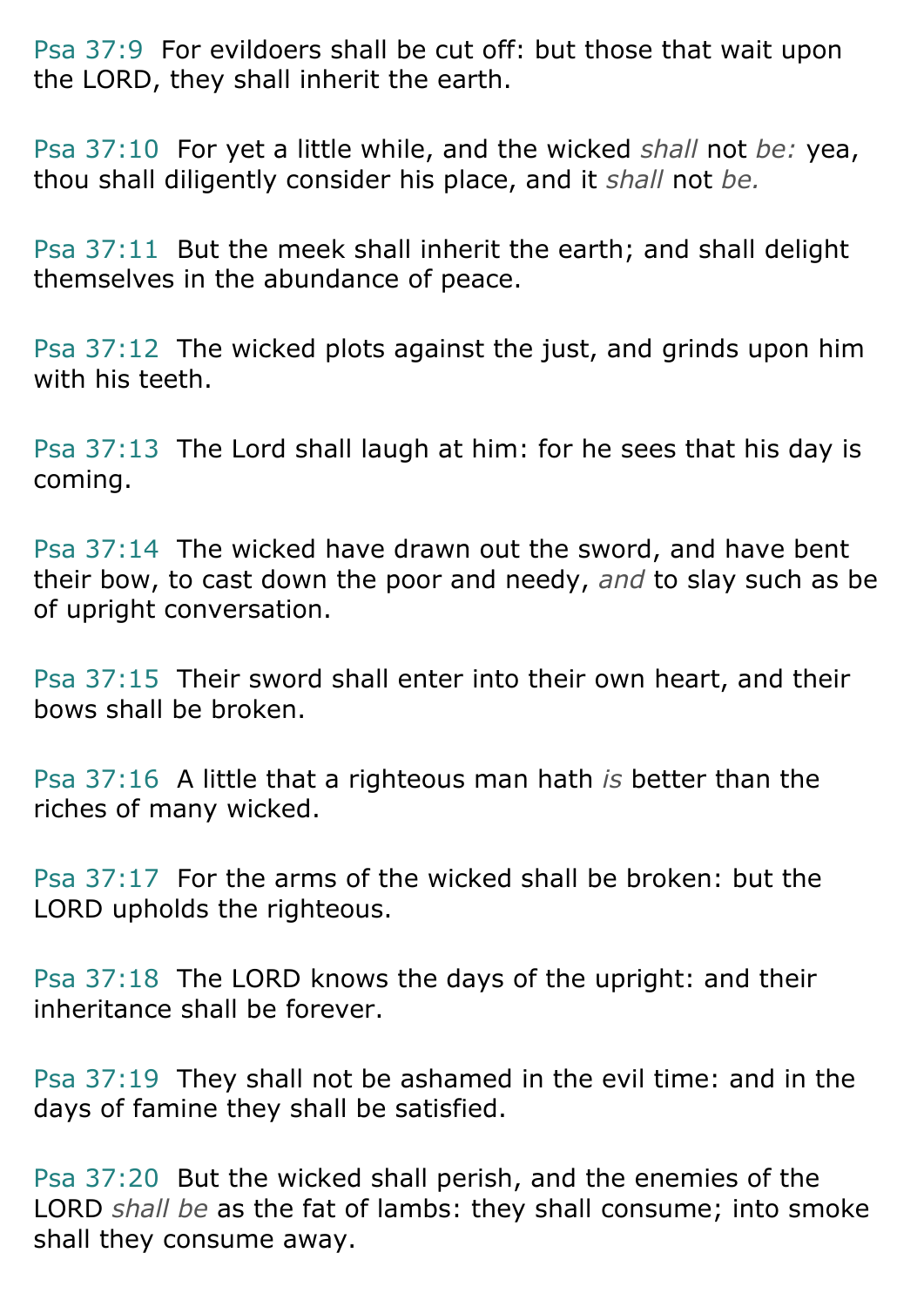Psa 37:21 The wicked borrows, and pays not again: but the righteous showed mercy, and gives.

Psa 37:22 For those who are blessed of God shall inherit the earth; and *those that are* cursed of him shall be cut off.

Psa 37:23 The steps of a *good* man are ordered by the LORD: and he delighted in his way.

Psa 37:24 Though he fall, he shall not be utterly cast down: for the LORD upholds *him with* his hand.

Psa 37:25 I have been young, and *now* am old; yet have I not seen the righteous forsaken, nor his seed begging bread.

Psa 37:26 *He is* ever merciful, and lends; and his seed *is* blessed.

Psa 37:27 Depart from evil, and do good; and dwell for evermore.

Psa 37:28 For the LORD loves judgment, and forsakes not his saints; they are preserved for ever: but the seed of the wicked shall be cut off.

Psa 37:29 The righteous shall inherit the land, and dwell therein forever.

Psa 37:30 The mouth of the righteous speaks wisdom, and his tongue talks of judgment.

Psa 37:31 The law of his God *is* in his heart; none of his steps shall slide.

Psa 37:32 The wicked watches the righteous, and seeks to slay him.

Psa 37:33 The LORD will not leave him in his hand, nor condemn him when he is judged.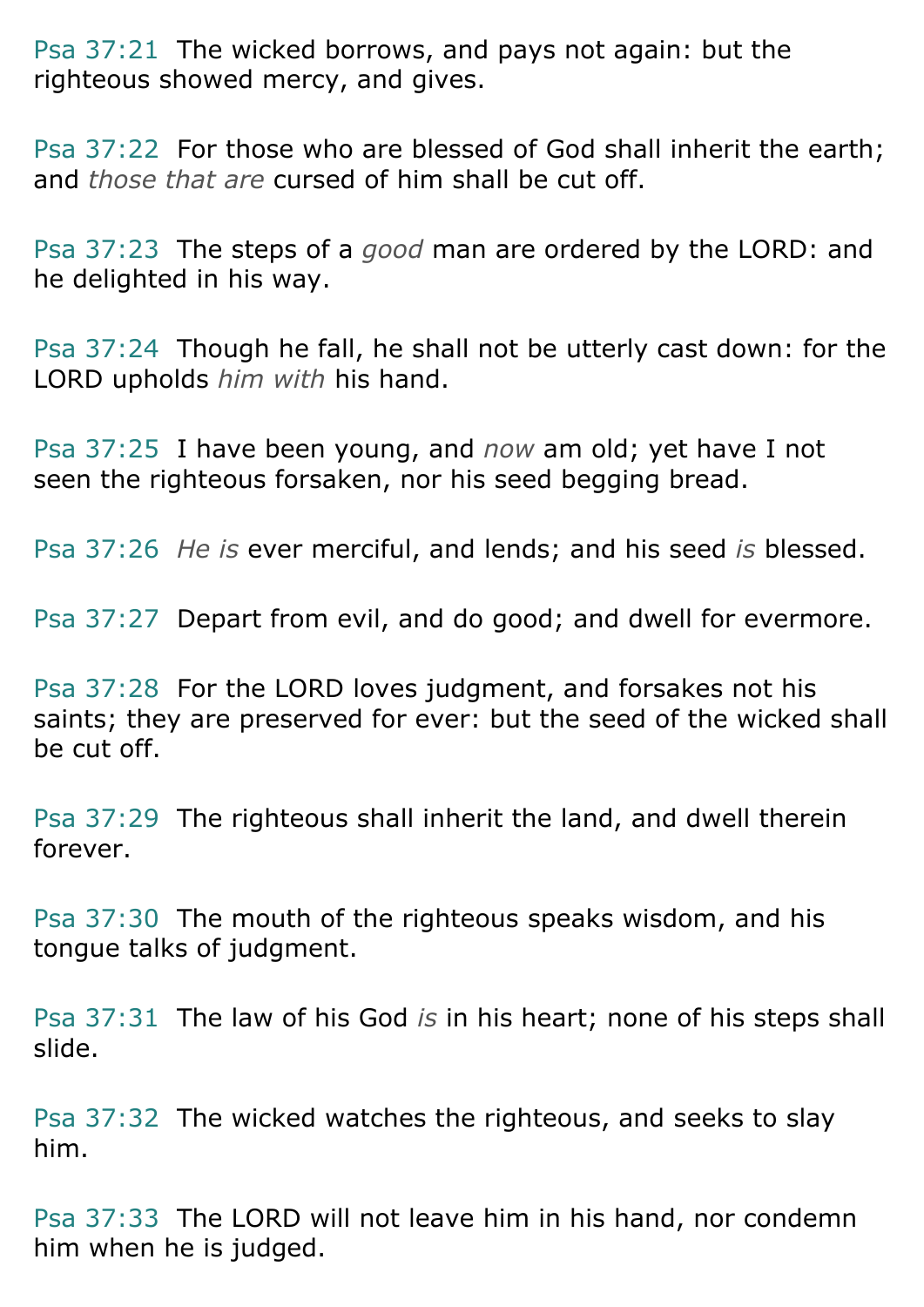Psa 37:34 Wait on the LORD, and keep his way, and he shall exalt thee to inherit the land: when the wicked are cut off, thou shall see *it.*

Psa 37:35 I have seen the wicked in great power, and spreading himself like a great tree.

Psa 37:36 Yet he passed away, and, he *was* no more: yes, I looked for him, but he could not be found.

Psa 37:37 Watch the perfect *man,* and behold the upright: for the end of *that* man *is* peace.

Psa 37:38 But the transgressors shall be destroyed together: the end of the wicked shall be cut off.

Psa 37:39 But the salvation of the righteous *is* of the LORD: *he is* their strength in the time of trouble.

Psa 37:40 And the LORD shall help them, and deliver them: he shall deliver them from the wicked, and save them, because they trust in him.

So I hope you will take this scripture to heart and practice what it says.

Do not worry because of people who do evil things.

Trust God

Do good. That means go out and do something good for your family, friends, church, or community.

Delight yourself in the Lord. In other words, Be Happy in the Lord

Commit your way of life to the Lord

Wait patiently on God to work on your behalf and do not Whine!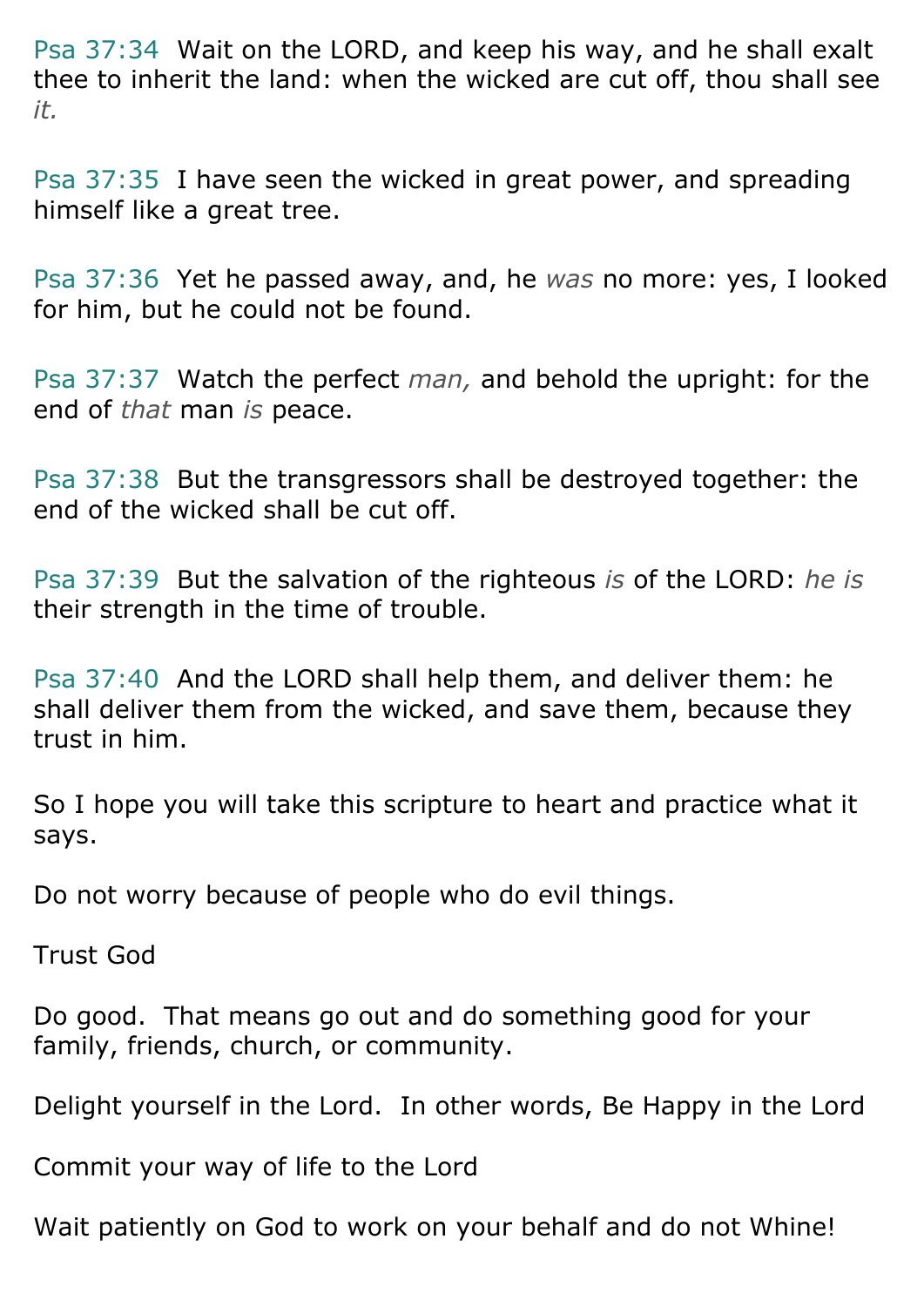Stop being angry

Stay humble and inherit. To inherit, you just receive because you are the child. No effort required. It is your right by birth.

Remember your steps are ordered by the Lord and He is faithful to lead us where the blessings are, to the Promised land, the inheritance.

Do not worry about your children, if you are walking in right standing with God. Your children may decide to do things that are wrong. Your children may stray from the straight and narrow, but the best thing you can do is to continue walking up right before the Lord and commit those children into God's hands and one day you will see those children return to God and righteous living.

You have God's Word on it.

Depart from evil and do good. God will preserve His saints forever.

I am very interested in praying for you. Please send me your prayer requests.

Please repeat this prayer with me.

Jesus I confess I am a sinner. I repent of my sins. Please forgive me. I believe You sacrificed your life to secure my salvation and my healing. Jesus come into my heart and be my Lord and Savior. Jesus heal me of all my diseases. Jesus take all my pain and symptoms and give me peace and a good night sleep. In Jesus name, Amen.

Finally, for those of you who suffer from not being able to sleep. I want to share these scriptures.

Psalm 4:8

In peace and with a tranquil heart I will do both lie down and sleep. For You alone, O Lord, make me dwell in safety and in confident trust.